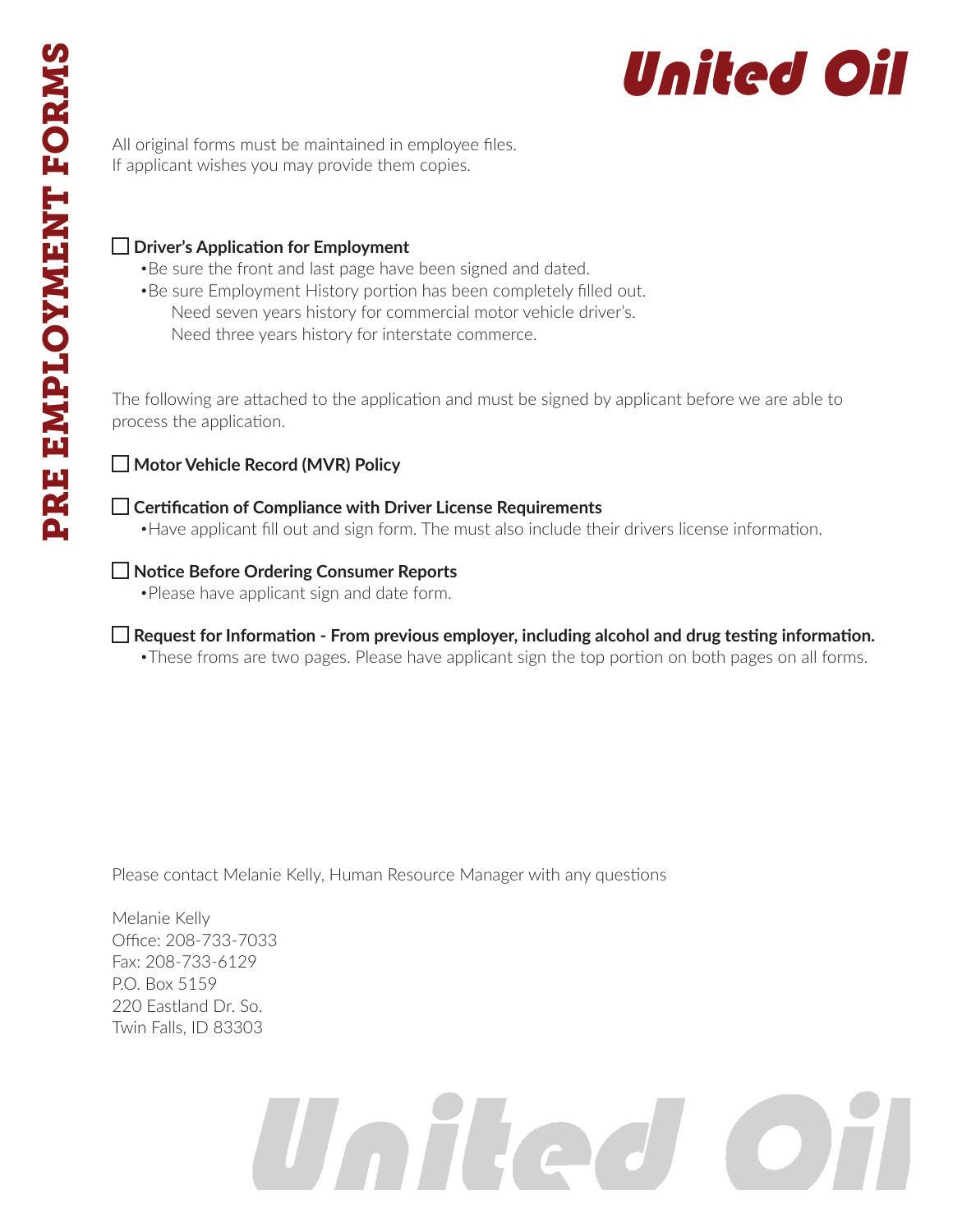# United Oil

| Applicant Name_ |       | _Date of Application _ |
|-----------------|-------|------------------------|
| Address_        |       |                        |
|                 | State | Zip Code               |

In compliance with Federal and State equal employment opportunities laws, qualified applicants are considered for all positions without regard to race, color, religion, sex, national origin, age, marital status, veteran status, non-job related disability, or any other protected group status.

# **TO BE READ AND SIGNED BY APPLICANT**

I authorize you to make such investigations and inquiries of my personal, employment, financial or medial history and other related matters as may be necessary in arriving at an employment decision. (Generally, inquiries regarding medical history will be made only if and after a conditional offer of employment has been extended.) I hereby release employers, schools, health care providers and other personal from all liability in responding to inquiries and releasing information in connection with my application. In the event of employment, I understand that false or misleading information given in my application or interview(s) may result in discharge. I understand, also, that I am required to abide by all rules and regulations of the Company.

I understand that information I provide regarding current and/or previous employers may be used, and those employer(s) will be contacted, for the purpose of investigating my safety performance history as required by 49 CFR 391.23(d) and (e). I understand that I have the right to:

- Review information provided by previous employers;
- Have errors in the information corrected by previous employers and for those previous employers to re-send the corrected information to the prospective employer; and
- Have a rebuttal statement attached to the alleged erroneous information, if the previous employer(s) and I cannot agree on the accuracy of the information.

| <b>FOR COMPANY USE</b><br><b>Process Record</b>                  |                                  |  |  |  |
|------------------------------------------------------------------|----------------------------------|--|--|--|
|                                                                  |                                  |  |  |  |
|                                                                  |                                  |  |  |  |
| (If rejected summary report of reasons should be placed in file) |                                  |  |  |  |
|                                                                  |                                  |  |  |  |
|                                                                  | <b>Termination of Employment</b> |  |  |  |
|                                                                  |                                  |  |  |  |
|                                                                  |                                  |  |  |  |
|                                                                  |                                  |  |  |  |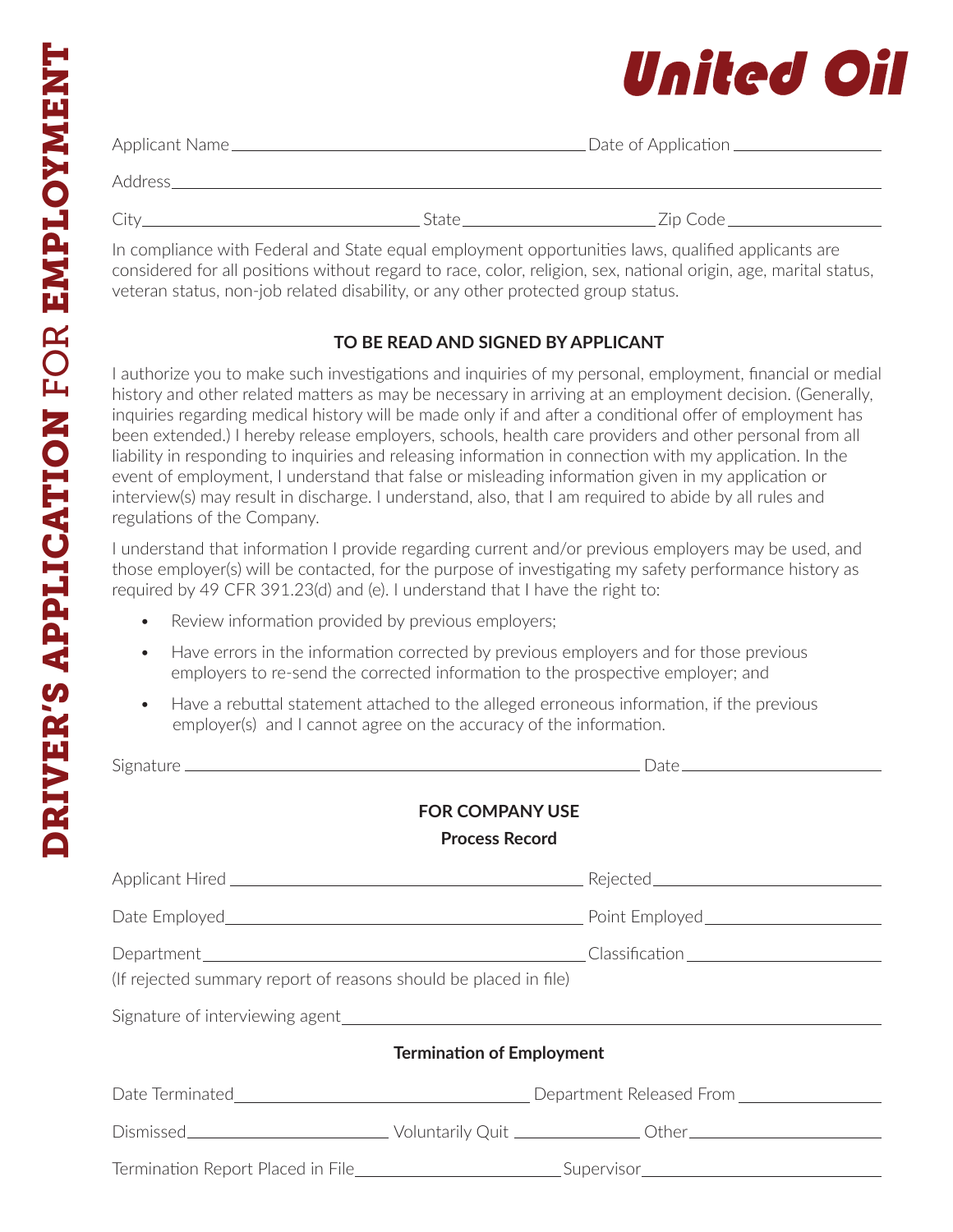## **APPLICANT TO COMPLETE**

| List your current addresses.                                                                                                                                                                                                   |           |                                                                                                                                                                |                      |
|--------------------------------------------------------------------------------------------------------------------------------------------------------------------------------------------------------------------------------|-----------|----------------------------------------------------------------------------------------------------------------------------------------------------------------|----------------------|
|                                                                                                                                                                                                                                |           |                                                                                                                                                                |                      |
|                                                                                                                                                                                                                                |           |                                                                                                                                                                |                      |
|                                                                                                                                                                                                                                |           |                                                                                                                                                                |                      |
| Previous Addresses                                                                                                                                                                                                             |           |                                                                                                                                                                |                      |
|                                                                                                                                                                                                                                |           |                                                                                                                                                                |                      |
|                                                                                                                                                                                                                                |           |                                                                                                                                                                |                      |
|                                                                                                                                                                                                                                |           |                                                                                                                                                                |                      |
| Address experience and the contract of the contract of the contract of the contract of the contract of the contract of the contract of the contract of the contract of the contract of the contract of the contract of the con |           |                                                                                                                                                                |                      |
|                                                                                                                                                                                                                                |           |                                                                                                                                                                |                      |
|                                                                                                                                                                                                                                |           |                                                                                                                                                                |                      |
| Have you worked for this company before?                                                                                                                                                                                       |           |                                                                                                                                                                | $\Box$ Yes $\Box$ No |
| Dates: from ________ to _____________ Pay Rate________________________Position________________________________                                                                                                                 |           |                                                                                                                                                                |                      |
|                                                                                                                                                                                                                                |           |                                                                                                                                                                |                      |
| Are you currently employed $\Box$ Yes $\Box$ No                                                                                                                                                                                |           | If not, how long since last employed ____________                                                                                                              |                      |
|                                                                                                                                                                                                                                |           |                                                                                                                                                                |                      |
| Have you ever been bonded? $\Box$ Yes $\Box$ No Name of bonding company _____________                                                                                                                                          |           |                                                                                                                                                                |                      |
| (Answer only if a job requirement)<br>Have you ever been convicted of a felony? $\Box$ Yes                                                                                                                                     | $\Box$ No | If yes, please explain on a separate piece of paper.<br>Conviction of a crime is not an automatic bar to<br>employment - all circumstances will be considered. |                      |
| Is there any reason you might be unable to perform the functions of the job<br>for which you have applied [as described in the attached job description]?                                                                      |           |                                                                                                                                                                | $\Box$ Yes $\Box$ No |
|                                                                                                                                                                                                                                |           |                                                                                                                                                                |                      |
|                                                                                                                                                                                                                                |           |                                                                                                                                                                |                      |
|                                                                                                                                                                                                                                |           |                                                                                                                                                                |                      |
|                                                                                                                                                                                                                                |           |                                                                                                                                                                |                      |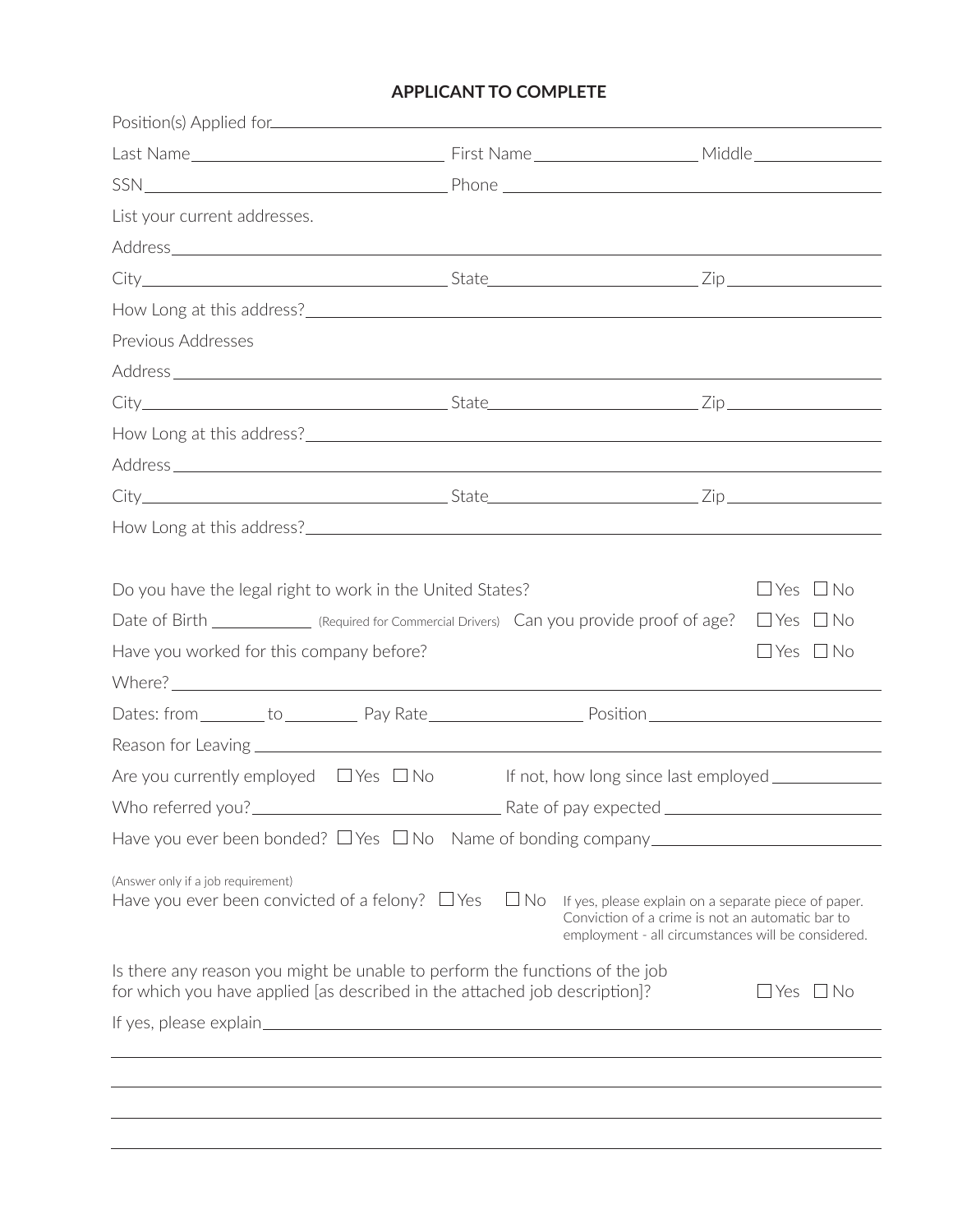All driver applicants to drive in interstate commerce must provide the following information on all employers during the preceding 3 years. List complete mailing address, street number, city, state and zip code. Applicants to drive a commercial motor vehicle\* in intrastate or interstate commerce shall also provide an additional 7 years' information on those employers for whom the applicant operated such vehicle. (NOTE: List employers in reverse order starting with the most recent. Add another sheet as necessary.)

|                                                                             | Employer to the contract of the contract of the contract of the contract of the contract of the contract of the contract of the contract of the contract of the contract of the contract of the contract of the contract of th       |
|-----------------------------------------------------------------------------|--------------------------------------------------------------------------------------------------------------------------------------------------------------------------------------------------------------------------------------|
|                                                                             |                                                                                                                                                                                                                                      |
|                                                                             |                                                                                                                                                                                                                                      |
|                                                                             |                                                                                                                                                                                                                                      |
|                                                                             |                                                                                                                                                                                                                                      |
| Where you subject to the FMCR5^ while employed $\Box$ Yes $\Box$ No         |                                                                                                                                                                                                                                      |
| testing requirements of 49 CRF part 40? $\Box$ Yes $\Box$ No                | Was your job designated as a safety-sensitive function in any DOT-regulated mode subject to the drug and alcohol                                                                                                                     |
|                                                                             | Employer to the control of the control of the control of the control of the control of the control of the control of the control of the control of the control of the control of the control of the control of the control of        |
|                                                                             |                                                                                                                                                                                                                                      |
|                                                                             | <u>and the set of the set of the set of the set of the set of the set of the set of the set of the set of the set of the set of the set of the set of the set of the set of the set of the set of the set of the set of the set </u> |
|                                                                             |                                                                                                                                                                                                                                      |
|                                                                             |                                                                                                                                                                                                                                      |
| Where you subject to the FMCR5^ while employed $\Box$ Yes $\Box$ No         |                                                                                                                                                                                                                                      |
|                                                                             | Was your job designated as a safety-sensitive function in any DOT-regulated mode subject to the drug and alcohol                                                                                                                     |
| testing requirements of 49 CRF part 40? $\Box$ Yes $\Box$ No                |                                                                                                                                                                                                                                      |
|                                                                             |                                                                                                                                                                                                                                      |
|                                                                             |                                                                                                                                                                                                                                      |
|                                                                             | <u>and the second control of the second control of the second control of the second control of the second control of the second control of the second control of the second control of the second control of the second control </u> |
|                                                                             |                                                                                                                                                                                                                                      |
|                                                                             |                                                                                                                                                                                                                                      |
| Where you subject to the FMCR5^ while employed $\Box$ Yes $\Box$ No         |                                                                                                                                                                                                                                      |
| testing requirements of 49 CRF part 40? $\Box$ Yes $\Box$ No                | Was your job designated as a safety-sensitive function in any DOT-regulated mode subject to the drug and alcohol                                                                                                                     |
|                                                                             | Employer to the control of the control of the control of the control of the control of the control of the control of the control of the control of the control of the control of the control of the control of the control of        |
|                                                                             |                                                                                                                                                                                                                                      |
|                                                                             |                                                                                                                                                                                                                                      |
|                                                                             |                                                                                                                                                                                                                                      |
|                                                                             |                                                                                                                                                                                                                                      |
| Where you subject to the FMCR5^ while employed $\Box$ Yes $\Box$ No         |                                                                                                                                                                                                                                      |
|                                                                             | Was your job designated as a safety-sensitive function in any DOT-regulated mode subject to the drug and alcohol                                                                                                                     |
| testing requirements of 49 CRF part 40? $\Box$ Yes $\Box$ No                |                                                                                                                                                                                                                                      |
| If you need additional space, please continue on a separate sheet of paper. |                                                                                                                                                                                                                                      |
| to transport hazardous materials in the quantity requiring placarding.      | *Includes vehicles having GVWR of 26,001 lbs. or more, vehicles designed to transport 16 or more passengers (including the driver), or any size vehicle used                                                                         |

<sup>^</sup>The Federal Motor Carrier Safety Regulations (FMCSRs) apply to anyone operating a motor vehicle on a highway in interstate commerce to transport passengers or property when the vehicle: (1) weighs or has a GVWR of 10,0001 pounds or more, (2) is designed or used to transport more than 8 passengers (including the driver), OR (3) is of any size and is used to transport hazardous materials in a quantity requiring placarding.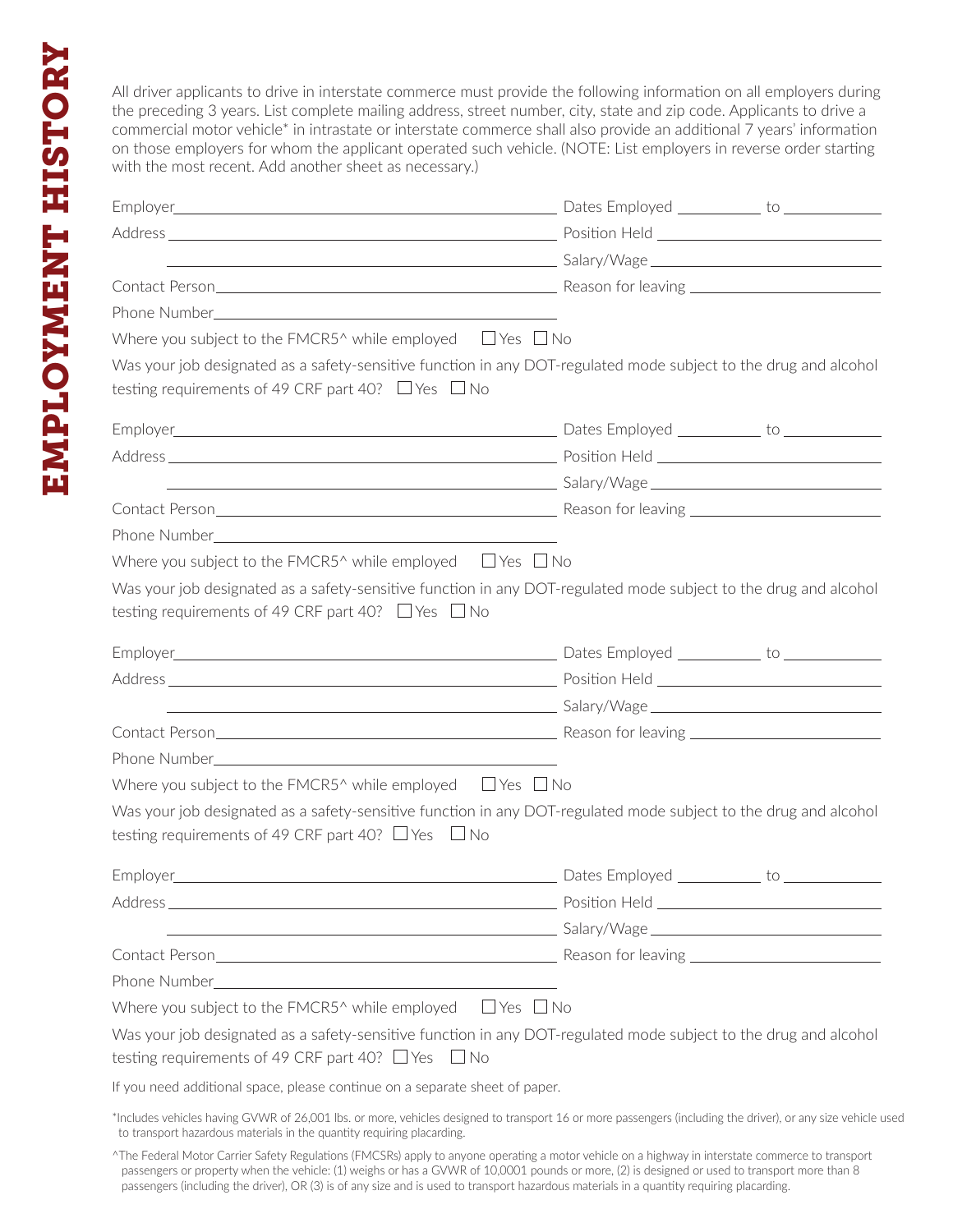|                                                                                                                                                                                                                                                                                             | Nature of Accident   |        | Fatalities           | Injuries |       | Hazardous Material Spills                                                                                                                                                               |
|---------------------------------------------------------------------------------------------------------------------------------------------------------------------------------------------------------------------------------------------------------------------------------------------|----------------------|--------|----------------------|----------|-------|-----------------------------------------------------------------------------------------------------------------------------------------------------------------------------------------|
|                                                                                                                                                                                                                                                                                             |                      |        |                      |          |       |                                                                                                                                                                                         |
| <b>TRAFFIC CONVICTIONS</b> and forfeitures for the past 3 years (other than parking violations). If none, write<br>none.<br>Location                                                                                                                                                        | Date                 | Charge |                      | Penalty  |       |                                                                                                                                                                                         |
| (Attach sheet if more space is required)                                                                                                                                                                                                                                                    |                      |        |                      |          |       |                                                                                                                                                                                         |
| <b>EXPERIENCE AND QUALIFICATIONS</b> List all driver licenses or permits held in the past 3 years.                                                                                                                                                                                          |                      |        |                      |          |       |                                                                                                                                                                                         |
| State                                                                                                                                                                                                                                                                                       | License Number       |        | Type                 |          |       | <b>Expiration Date</b>                                                                                                                                                                  |
|                                                                                                                                                                                                                                                                                             |                      |        |                      |          |       |                                                                                                                                                                                         |
|                                                                                                                                                                                                                                                                                             |                      |        |                      |          |       |                                                                                                                                                                                         |
|                                                                                                                                                                                                                                                                                             |                      |        |                      |          |       |                                                                                                                                                                                         |
|                                                                                                                                                                                                                                                                                             |                      |        |                      |          |       | $\Box$ Yes $\Box$ No                                                                                                                                                                    |
|                                                                                                                                                                                                                                                                                             |                      |        |                      |          |       | $\Box$ Yes $\Box$ No                                                                                                                                                                    |
| (Attach sheet if more space is required)<br>Have you ever been denied a license, permit or privilege to operate a motor vehicle?<br>Has any license, permit or privilege ever bee suspended or revoked?<br>If answered YES to either, please give details _________________________________ |                      |        |                      |          |       |                                                                                                                                                                                         |
| <b>DRIVING EXPERIENCE</b>                                                                                                                                                                                                                                                                   |                      |        |                      |          |       |                                                                                                                                                                                         |
|                                                                                                                                                                                                                                                                                             |                      |        | Equipment Type       |          | Dates |                                                                                                                                                                                         |
|                                                                                                                                                                                                                                                                                             | $\Box$ Yes $\Box$ No |        |                      |          |       |                                                                                                                                                                                         |
|                                                                                                                                                                                                                                                                                             | $\Box$ Yes $\Box$ No |        |                      |          |       |                                                                                                                                                                                         |
|                                                                                                                                                                                                                                                                                             | $\Box$ Yes $\Box$ No |        |                      |          |       | Approx. Miles<br><u> 2000 - Andrea Andrew Maria (h. 1975).</u><br><u> 1999 - Johann Harry Harry Harry Harry Harry Harry Harry Harry Harry Harry Harry Harry Harry Harry Harry Harry</u> |
|                                                                                                                                                                                                                                                                                             |                      |        | $\Box$ Yes $\Box$ No |          |       |                                                                                                                                                                                         |
| Class of Equipment<br>Straight Truck<br>Tractor, Two Trailers<br>Tractor, Three Trailers<br>Motorcoach, School Bus, More than 8 passengers<br>Motorcoach, School Bus, More than 15 passengers $\Box$ Yes $\Box$ No                                                                          |                      |        |                      |          |       | <u> 1989 - Johann John Stone, mars et al. (</u>                                                                                                                                         |
|                                                                                                                                                                                                                                                                                             |                      |        |                      |          |       |                                                                                                                                                                                         |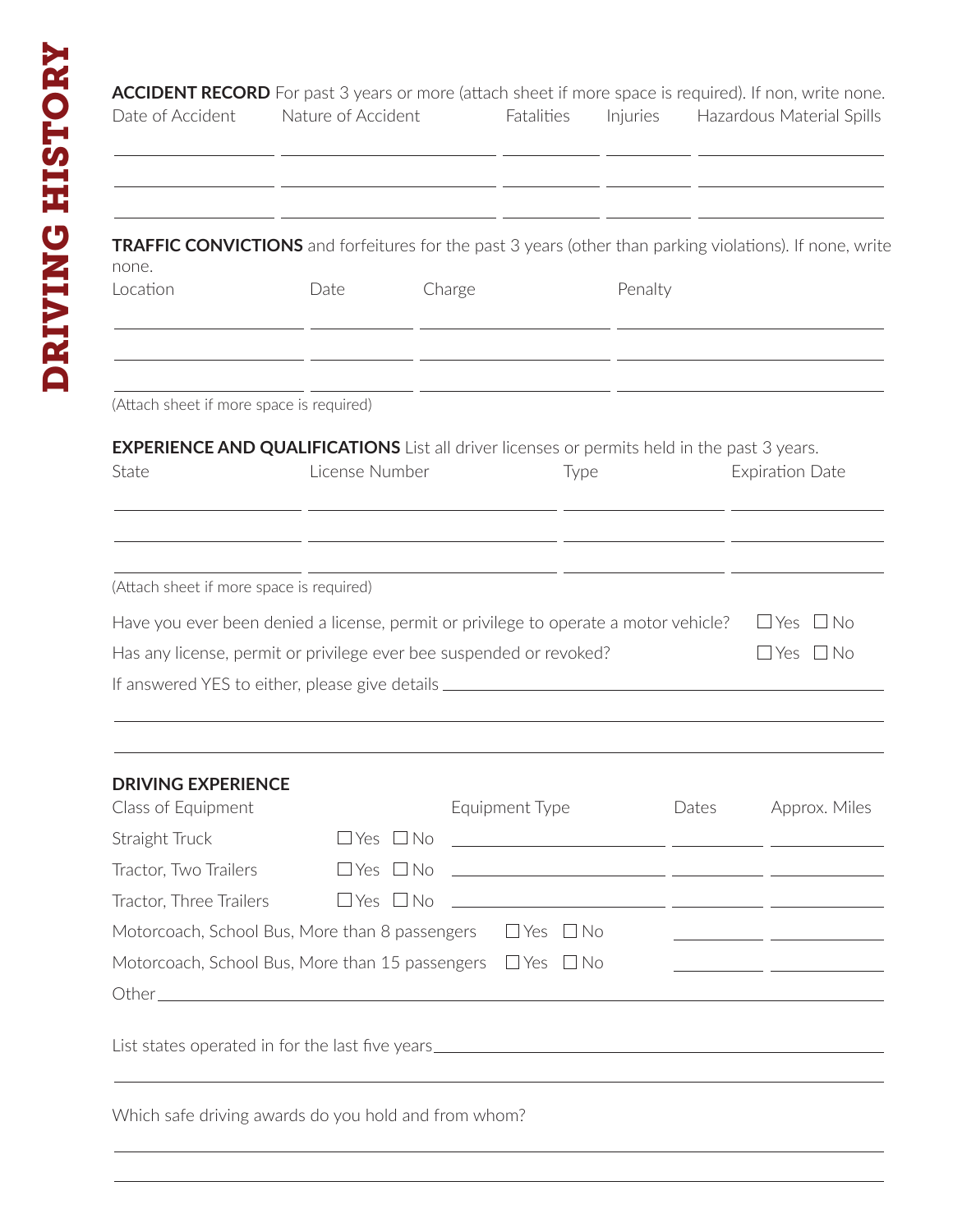## **EXPERIENCE AND QUALIFICATIONS - OTHER**

Show any tricking, transportation or other experience that may help in your work for this company

List courses and training other than shown elsewhere in the application

List special equipment or technical materials you can work with (other than already shown)

#### **EDUCATION**

| Highest Grade Completed_ |  |
|--------------------------|--|
| Last School Attended     |  |

#### **TO BE READ AND SIGNED BY APPLICANT**

This certifies that this application was completed by me, and that all entries on it and information in it are true and complete to the best of my knowledge.

Signature Date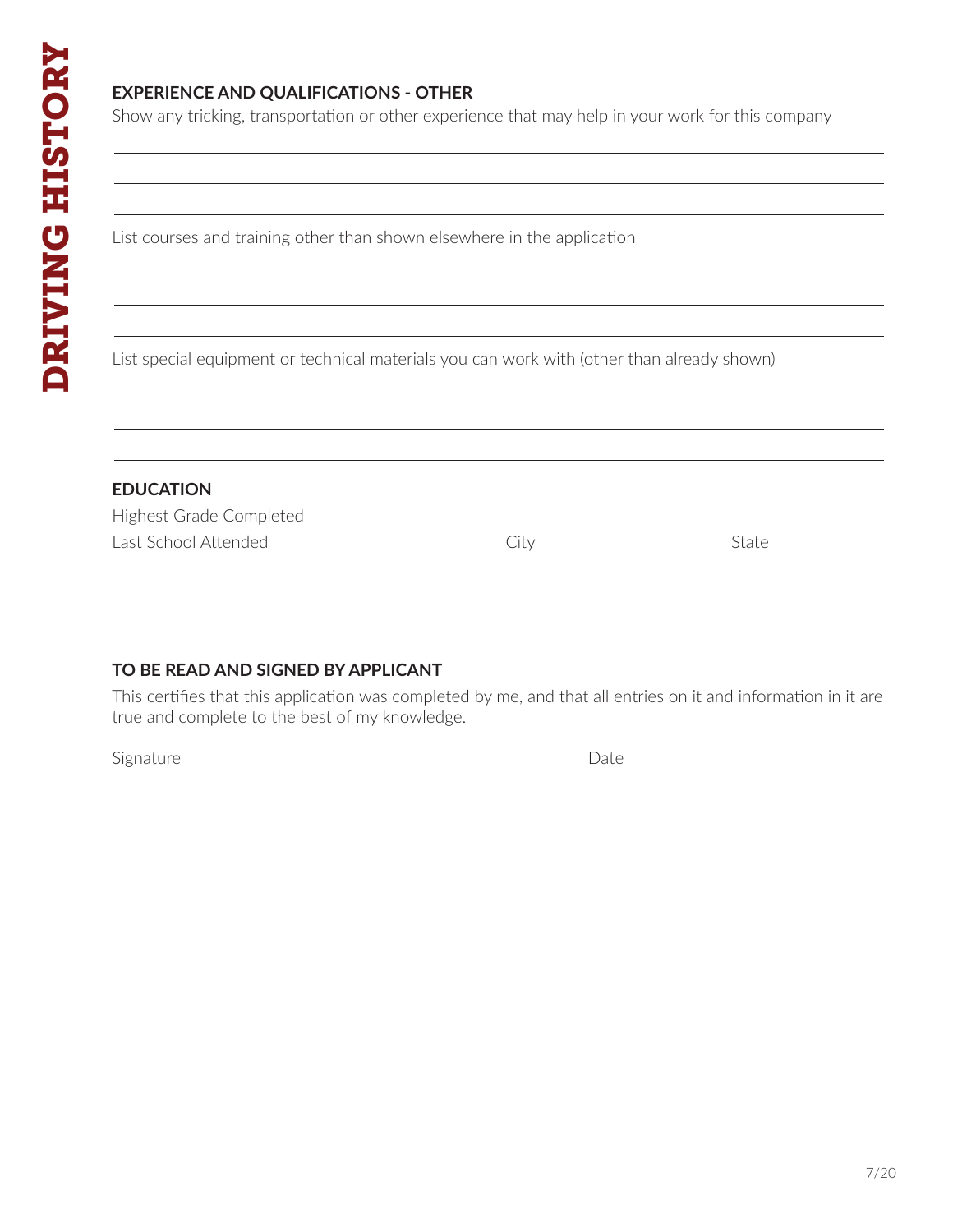# United Oil

It is the policy of Franklin United, Inc. and Magic Transport, Inc. to obtain and review the Motor Vehicle Record (MVR on each prospective driver\* before an offer for employment is extended to the individual. Management will reveal the Motor Vehicle Record to ascertain the applicant or employee holds a valid license and their driving report is within the parameters set by company driving policy.

Management will conduct an annual review of each employee's driving performance where driving is a part of his or her job. Based upon the outcome of the annual review, the driving exposure and the losses experienced during the past year, MVRs may then be ordered and reviewed. As a company policy MVRs are checked each three years on all employees where driving is part of their job descriptions, annually on drivers under the are of 25, and annually on drivers identified during the annual driving review. If the employee's driving record does not meet the criteria set by management, driving privileges may be revoked, or other disciplinary action may be taken.

Signature Date Date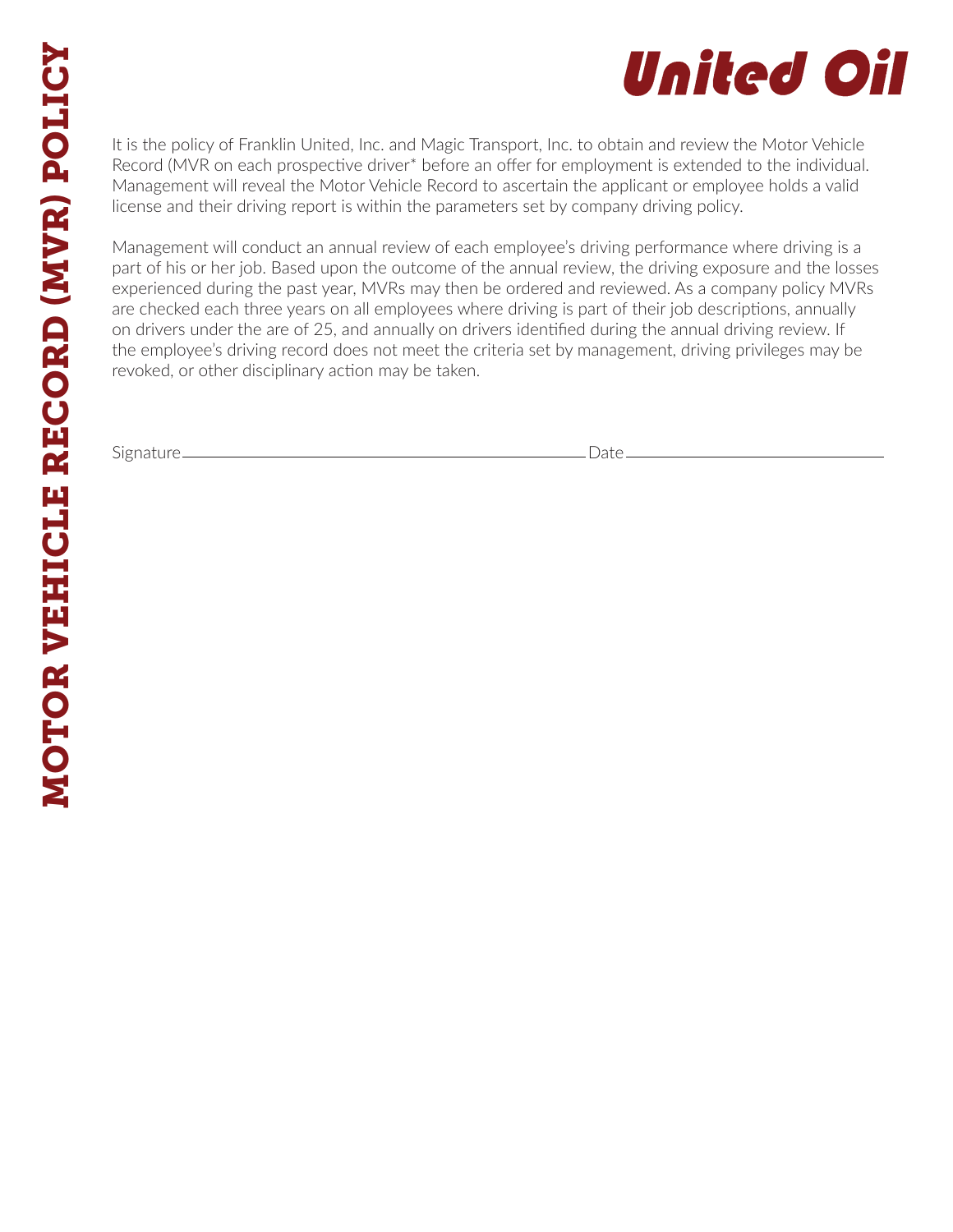

commerce and operates a vehicle weighing 26,001 pounds or more, can transport more than 15 people, or transports hazardous materials that require placarding.

The requirements in Part 391 apply to every driver who operates in interstate commerce and operates a vehicle weighing 10,001 pounds or more, can transport more than 15 people, or transports hazardous materials that require placarding.

DRIVER REQUIREMENTS: Parts 383 and 391 of the Federal Motor Carrier Safety Regulations contain some requirements that you as a driver must comply with. They are as follows:

#### **1) POSSESS ONLY ONE LICENSE:**

 You, as a commercial vehicle driver, may not possess more than one motor vehicle operator's license.

#### **2) NOTIFICATION OF LICENSE SUSPENSION, REVOCATION OR CANCELLATION:**

Sections 391.15(b)(2) and 383.33 of the Federal Motor Carrier Safety Regulations require that you notify your employer the NEXT BUSINESS DAY of any revocation or suspension of your driver's license.

WITH DRIVER REQUIREMENTS IS apply to every driver who constants in intrastate, interstate, or foreign commerce and operates a veikilo weighing a local of particle weighing 20.001 points or more can transport more than 15 m In addition, Section 383.31 requires that any time you violate a state or local traffic law (other than parking), you must report it within 30 days to: 1) your employing motor carrier, and 2) the state that issued your license (If the violation occurs in a state other than the one which issued your license). The notification to both the employer and state must be in writing.

The following license is the only one I possess:

| Driver's License No. | Нxп |
|----------------------|-----|
|                      |     |

## DRIVER CERTIFICATION: I certify that I have read and understood the above requirements.

Driver's Name (Printed): Driver's Name (Printed):

Driver's Signature: 2000 Contract Contract Contract Contract Contract Contract Contract Contract Contract Contract Contract Contract Contract Contract Contract Contract Contract Contract Contract Contract Contract Contract

Notes: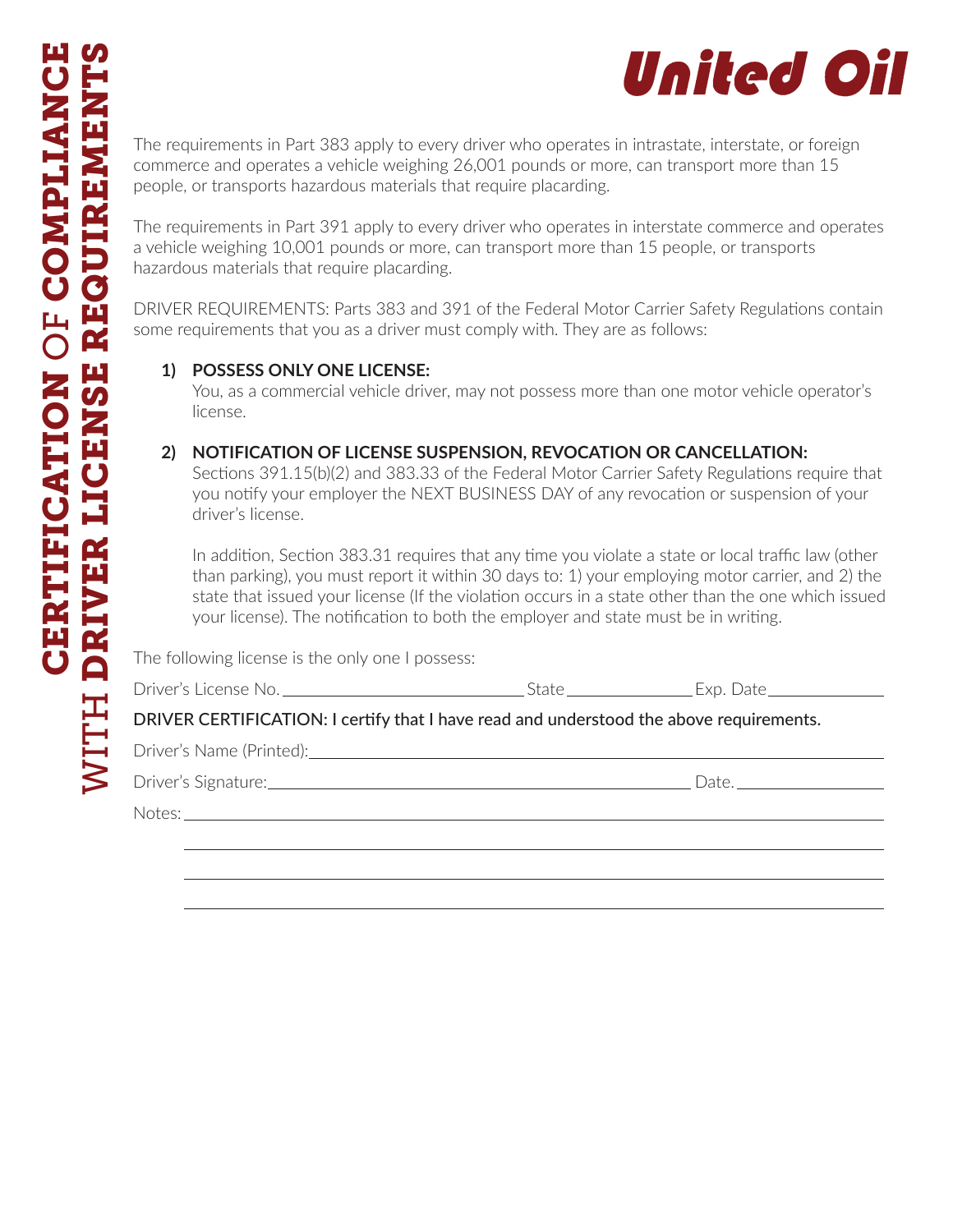

#### **Notice Before Ordering Consumer Reports (Driving Records)**

The Fair Credit Reporting Act (FCRA) provides individuals with certain rights regarding consumer reports and places certain obligations on employers using consumer reports for employment-related purposes. Consistent with the FCRA's requirements, this notice is provided to you in order to inform you that Franklin United, Inc. / Magic Transport, Inc. may, for employment=related purposes (e.g., evaluating you for initial employment, promotions, transfers, assigned duties, retention as an employee, etc.), obtain from a consumer reporting agency one or more consumer reports containing driving record information about you. Franklin United, Inc. / Magic Transport, Inc., will not obtain a consumer report without your signature below authorizing us to obtain a consumer report.

#### **Authorization to Obtain Consumer Reports**

I hereby acknowledge that I have read and understand the contents of the above notice and, by signing below, specifically authorize Franklin United, Inc. / Magic Transport, Inc. to obtain driving record information on me for employment related purposes as indicated above.

| First Name (please print) | Middle Initial | Last Name |
|---------------------------|----------------|-----------|
| Signature                 |                | Date      |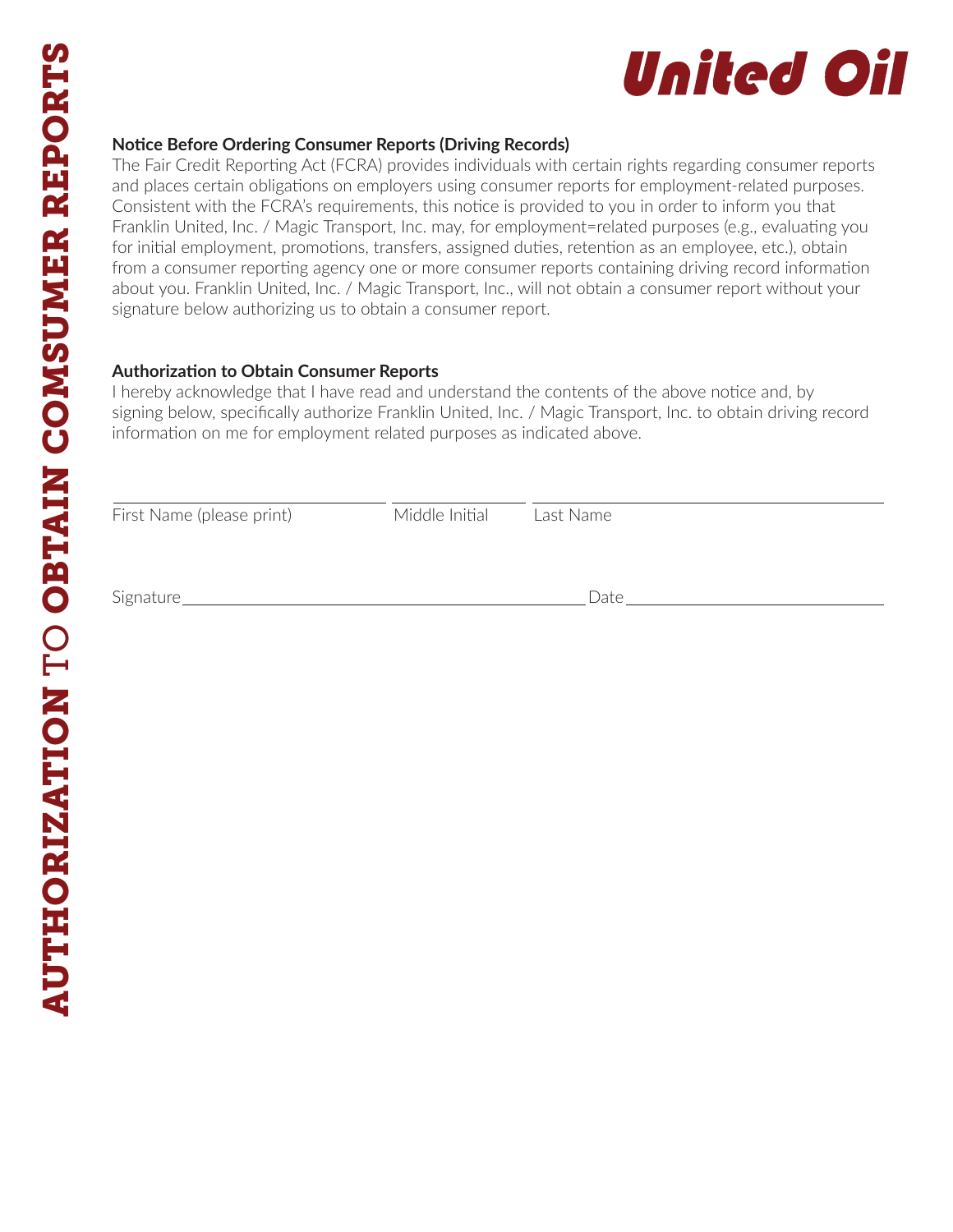I hereby authorize you to release the following information to Franklin United, Inc. / Magic Transport, Inc. for the purposes of investigation as required by Section 391.23 of the Federal Motor Carrier Safety Regulations.

| Name and Address of Previous Employer:                                                                                                                                                                                                                                                           |          | This form was:                                                                           | ────────────────────────────── <sup>───</sup> □ Mailed, date:_____________ □ Faxed, date:_________<br><u>Demailed, date: Demail Demailed (Benailed Community Demailed Autorian Demail Phoned, date: Demail Phoned, date:</u><br>$\Box$ Name of person contacted: $\Box$                                                                                                                                                                                                                                                                                                                                                                                      |
|--------------------------------------------------------------------------------------------------------------------------------------------------------------------------------------------------------------------------------------------------------------------------------------------------|----------|------------------------------------------------------------------------------------------|--------------------------------------------------------------------------------------------------------------------------------------------------------------------------------------------------------------------------------------------------------------------------------------------------------------------------------------------------------------------------------------------------------------------------------------------------------------------------------------------------------------------------------------------------------------------------------------------------------------------------------------------------------------|
|                                                                                                                                                                                                                                                                                                  |          |                                                                                          |                                                                                                                                                                                                                                                                                                                                                                                                                                                                                                                                                                                                                                                              |
|                                                                                                                                                                                                                                                                                                  |          |                                                                                          |                                                                                                                                                                                                                                                                                                                                                                                                                                                                                                                                                                                                                                                              |
| email.                                                                                                                                                                                                                                                                                           |          |                                                                                          | The above named individual has made application for this company for a position as __________________________<br>and states the their were employed by you as $\frac{1}{2}$ from $(m/y)$ to $(m/y)$ to $(m/y)$<br>In accordance with Section 391.23 we are obligated to request the information below from all previous<br>employers of the applicant that employed them to operate a commercial motor vehicle within the last 3<br>years preceding (date of application)_______________. Please complete the information below and return to<br>us within 30 days, as required by Section 391.23(g). You may return the information by phone, fax, mail, or |
|                                                                                                                                                                                                                                                                                                  |          | Franklin United, Inc. / Magic Transport, Inc., Attn: Human Resources                     | P.O. Box 5159, Twin Falls, ID 83303-5159 . 208-733-7033 (Phone) . 208-733-6129 (Fax)                                                                                                                                                                                                                                                                                                                                                                                                                                                                                                                                                                         |
| TO BE COMPLETED BY PREVIOUS EMPLOYER<br>The applicant named above was employed by us $\Box$ Yes $\Box$ No                                                                                                                                                                                        |          |                                                                                          |                                                                                                                                                                                                                                                                                                                                                                                                                                                                                                                                                                                                                                                              |
|                                                                                                                                                                                                                                                                                                  |          |                                                                                          | Employed as $\frac{1}{2}$ from $(m/y)$ to $(m/y)$ to $(m/y)$ to $(m/y)$ .                                                                                                                                                                                                                                                                                                                                                                                                                                                                                                                                                                                    |
|                                                                                                                                                                                                                                                                                                  |          | check here $\square$ and complete Alcohol and Drug Testing Information (following page). | If driver was involved in a safety-sensitive position subject to drug and alcohol testing under Part 40,                                                                                                                                                                                                                                                                                                                                                                                                                                                                                                                                                     |
|                                                                                                                                                                                                                                                                                                  |          |                                                                                          |                                                                                                                                                                                                                                                                                                                                                                                                                                                                                                                                                                                                                                                              |
| $\Box$ Other (specify) $\Box$<br>Comments:                                                                                                                                                                                                                                                       |          | □ Straight Truck □ Tractor-Semitrailer □ Bus □ Cargo Tank □ Doubles/Triples              |                                                                                                                                                                                                                                                                                                                                                                                                                                                                                                                                                                                                                                                              |
| If there is a safety performance history to report, check here $\square$<br>1) Did he/she drive motor vehicle for you? $\Box$ Yes $\Box$ No. If yes, what type?<br>2) Reason for leaving your employ $\Box$ Discharge $\Box$ Resignation $\Box$ Lay Off $\Box$ Military Duty<br>Date of Accident | Location | Fatalities                                                                               | <b>ACCIDENTS</b> Complete the following for any accidents that involved the applicant in the last 3 years prior to<br>the application date shown above, or check here $\Box$ if there is no accident register data for this driver.<br>Injuries<br>Hazardous Material Spills                                                                                                                                                                                                                                                                                                                                                                                 |

Signature Title Date